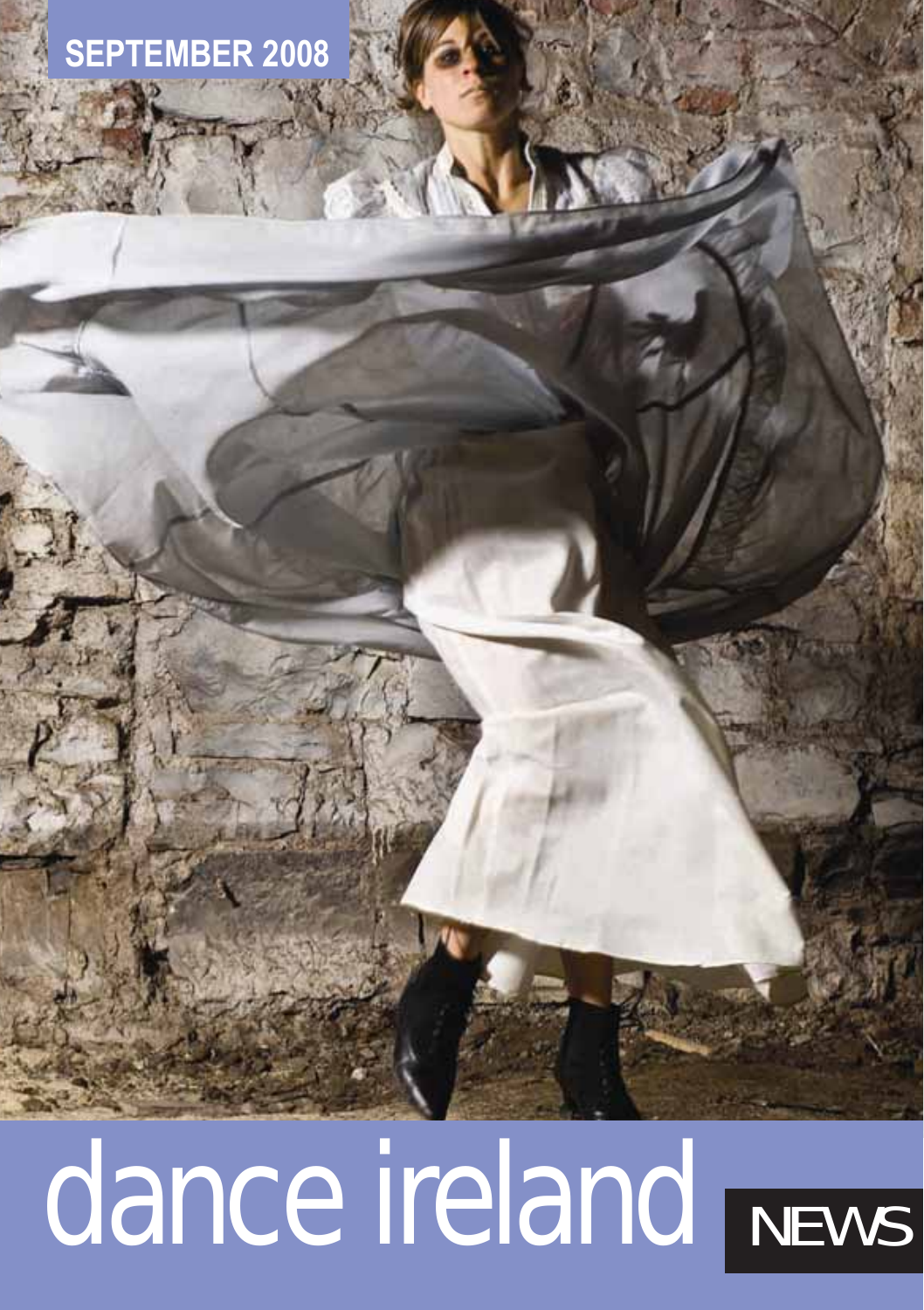Dance Ireland is the trading name of the Association of Professional Dancers in Ireland Ltd. Established in 1989, Dance Ireland is a membership-led organisation, operating on an all-Ireland basis, dedicated to the promotion of professional dance practice in Ireland. Incorporated in 1992 as a not-for-profit company with limited guarantee, the organisation has evolved into a national, umbrella resource whose core aims are the promotion of dance as a vibrant artform, the provision of support and practical resources for professional dance artists through our training and development programmes and advocacy on dance and choreography issues.

Dance Ireland manages DanceHouse, a purpose-built, state-of-the-art dance rehearsal venue, located in the heart of Dublin's north-east inner city. DanceHouse is at the heart of Dance Ireland activities, as well as being a home for professional dance artists and the wider dance community. Studios are available for hire. In addition to hosting our artistic programme of professional training and development, performances, exhibitions, special events and a fully equipped artists' resource room, DanceHouse offers a range of evening classes to cater to the interests and needs of the general public.

#### **BOARD MEMBERS**

Adrienne Brown *Chairperson*, Cindy Cummings, Megan Kennedy *secretary*, Lisa McLoughlin, Anne Maher, Fearghus Ó Conchúir, John Scott *vice Chairperson*, Gaby Smith

#### **DANCE IRELAND PERSONNEL**

Paul Johnson, *Chief Executive*

Siân Cunningham, *General Manager* 

Elisabetta Bisaro, *Development Officer*

Inga Byrne, *Administrator* 

Kelly Chen, *Bookkeeper* 

Brenda Crea & Glenn Montgomery, *Receptionists/Administrative Assistants* 

Dance Ireland, DanceHouse, Liberty Corner, Foley Street, Dublin 1. Tel: 01 855 8800 Fax: 01 819 7529 Email: info@danceireland.ie Website: www.danceireland.ie

#### **Dance Ireland News** is published 12 times a year

*Published by Dance Ireland, DanceHouse, Liberty Corner, Foley St, Dublin 1, Ireland.*

*Printed by CRM Design + Print, Unit 6, Bridgecourt Office Park, Walkinstown Ave., Dublin 12, Ireland.*

#### **ISSN 1649-9506**

#### **Disclaimer**

Dance Ireland reserves the right to edit or amend all articles or notices published in this magazine. The views expressed are those of contributors and do not necessarily represent the views of Dance Ireland members.

**2**

**Cover:** *Drinking Dust,* Junk Ensemble. **Photo:** Fionn McCann

#### **Deadlines for next edition:**

**October 2008** Copy & Photos: Friday 19 September Inserts: Friday 26 September

*All photos submitted must be accompanied by appropriate credits and acknowledgements*

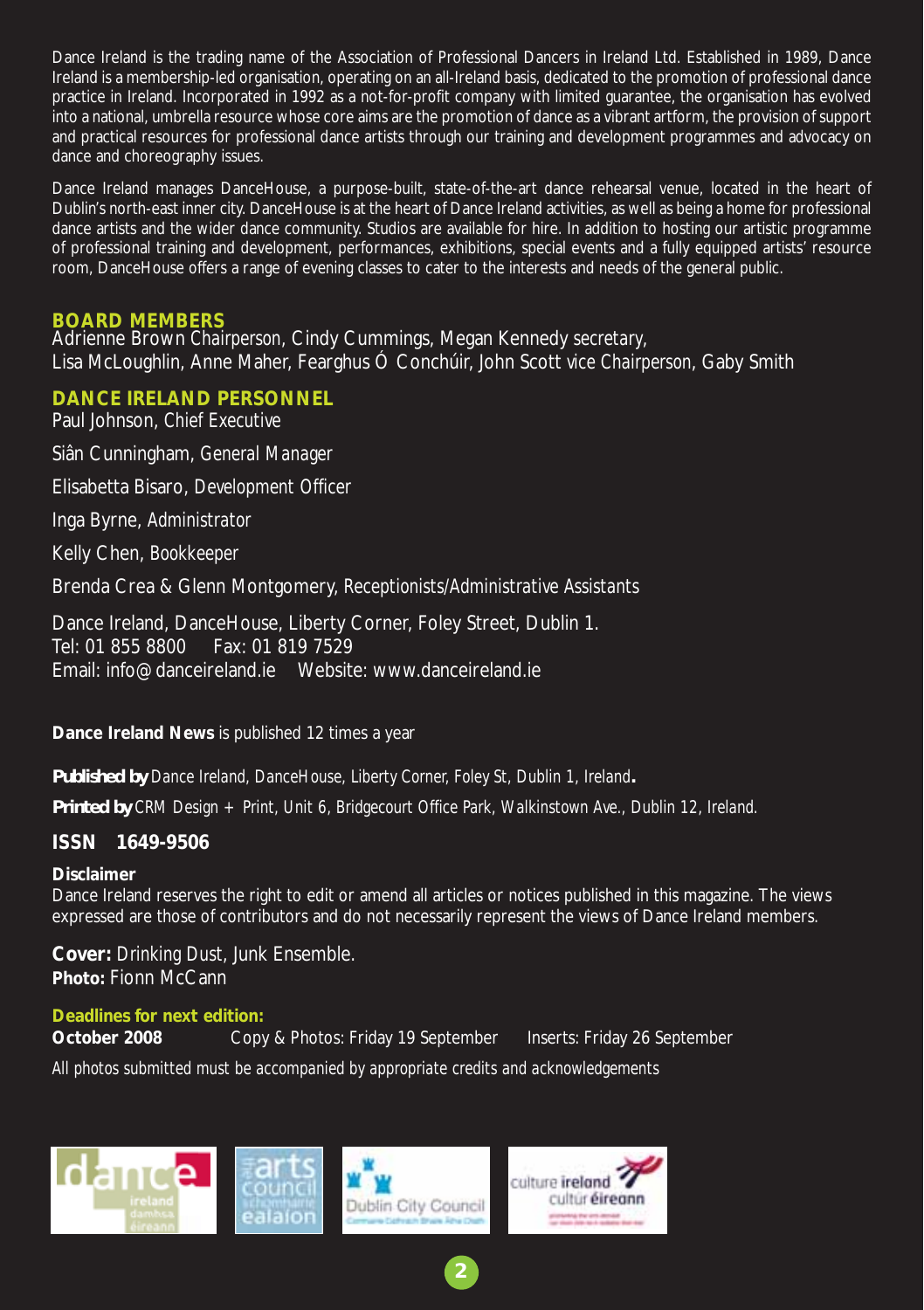

# INTRODUCTION

September kicks off a bumper-packed season of performances, workshops and special events; something for all tastes and interests. Enclosed you will find details of events not only in Dublin but nationally and internationally. Highlights surely must include **Rex Levitates** upcoming performance at the South Bank Centre London; **Echo Echo's** professional dance weekend in Derry, a new touring programme by **Crux Dance Theatre**, the presentation by **) + (= a 0** of *The Wave That Cracks the Wax* at the Backstage Theatre, and of course the Fringe's *In Motion* programme, which promises to be a showcase feast of dance featuring, among others a strong contingent of Scottish artists: **Collette Sadler/Stammer Productions, Claire Cunningham, Ramdom Aspekts and Dance Ihayami,** presented as part of the Scottish/Irish Dance Exchange, new work from **junk ensemble**, a revival from **IMDT** and an array of other national and international dancing talent.

Training wise, professional morning classes have resumed. We present our international guest ballet residency with **Douglas Becker** (1-5 Sept); an action-packed **Day of Dance** (7 Sept) and two weeks of intensive learning workshops, in association with **Dublin Fringe Festival**, featuring **Heidi Weiss**, **Colin Dunne, Jess Curtis**, **Jordi Cortés Molina, Eric Davis** and **Julyen Hamilton** (8-20 Sept).

As always, our members continue to astound us both with their creativity and their tenacity as they let us know about their events and performances they are engaged in throughout the country, highlights here include **'Final Performances'** from Daghdha Mentoring Programme, new initiatives by **Ciotóg,** now relocated to the West of Ireland, and **Joan Davis** in Wicklow. Not to mention news of an opportunity or two for our members in Belfast, Cork, Galway, Tralee and Wexford.

At DanceHouse, the evening class schedule kicks off with a night of **Free Taster Classes on Tuesday 2 September.** This is the perfect opportunity to try out a class - for free! To find out what classes are available please visit www.danceireland.ie.

Also for the second year, we open our doors to the general public to come and experience our wonderful facilities by taking part in classes, enjoying our exhibitions, watching dance videos or just touring the building, as part of **Culture Night, Friday 19 September**. This is the perfect night to discover what DanceHouse has to offer. To find out what classes are available please visit www.danceireland.ie.

And finally, it gives us great pleasure to introduce our new administrator **Inga Byrne**. Inga holds a B.A in Business Studies with Arts Management from DLIADT, and joins us most recently from working with the Talbot Gallery. Inga can be contacted by telephone on 01 884 8013 and by email admin@danceireland.ie.

On behalf of us all, we say a fond farewell and sincere thanks to our departing administrator Duncan Keegan; we wish him all the best in his future creative endeavours.

## **EVENING CLASSES THIS AUGUST AT DANCEHOUSE**

Recommence Monday 8 September Full schedule available from www.danceireland.ie.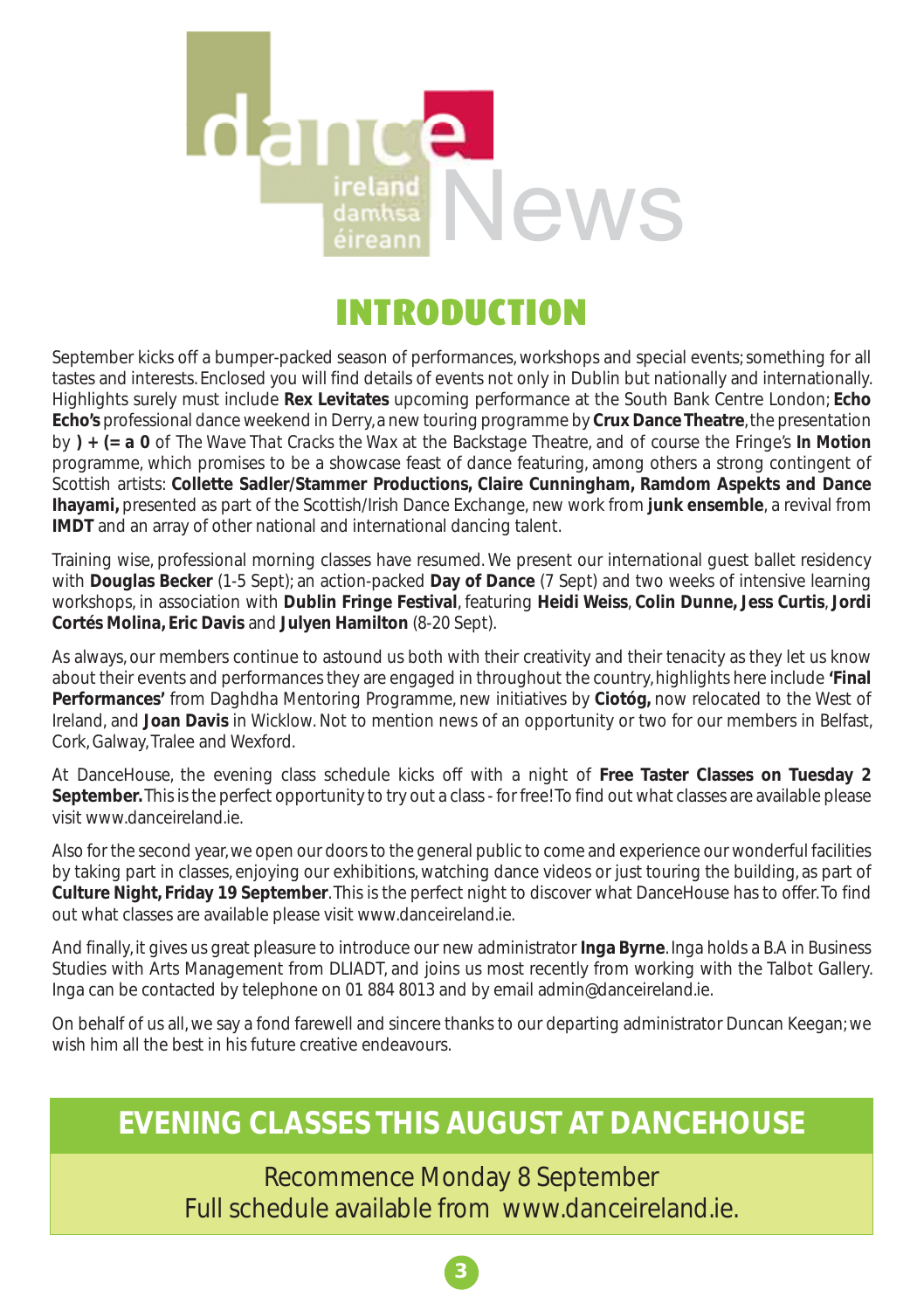# **DANCE IRELAND PROGRAMM**

#### **INTERNATIONAL GUEST BALLET RESIDENCY WITH DOUGLAS BECKER**

*Date: 1 to 5 September Time: 10am – 12 noon Venue: DanceHouse Fees: Members: €12 Non-members: €14* 

Internationally regarded **Douglas Becker** will teach a ballet residency from 1 to 5 September. Becker is a choreographer and teacher working in many idioms, including contemporary ballet and improvisation throughout Europe and the United States. A founding member and former principal dancer of the Frankfurt Ballet, Becker played a pivotal role in the creation of many of William Forsythe's early signature works.

The class follows, loosely, traditionally organised ballet class putting an accent on attention to musicality and detail. Line, counterpoint, opposition between the legs and the arms are accentuated in relationship to the classical vocabulary.

#### **DANCE IRELAND AND DUBLIN FRINGE FESTIVAL DAY OF DANCE Sunday 7 September**

Dance Ireland hosts with Dublin Fringe Festival a celebratory day of dance in **DanceHouse** from **12noon to 9pm**. Sample some new dance works from Irish and international choreographers, screenings of dance films, give your opinion on the state of dance in the first dance-specific Open Space Forum in Ireland, or just dance yourself into oblivion in the contact improvisation dance jam. The only requirement is curiosity!

#### **Open Space – A Vision for Dance in Ireland**

*12pm to 7pm; ongoing* 

Practitioners, beginners, supporters and aficionados of dance are invited to discuss a vision for what Dance in Ireland could and should be by the year 2020. Using the Open Space format, participants can initiate the debates and engage in the topics that interest them. The Open Space

will begin at 12pm with a brief introduction by Fearghus Ó Conchúir and an agenda-setting session by the participants. In addition, following each performance there will be an opportunity to discuss your responses to the work/meet the choreographers. Open Space concludes with a wrap up session at 7pm. What happens in between is up to you, what you care about and what your 2020 vision looks like.

#### **Contact Marathon Jam**

*12 noon - 9pm; ongoing* 

This event highlights the growth of contact improvisation in Ireland, and aims to draw together the various contact communities that are developing around the country. Facilitated by Tara Brandel, jammers will include Skye Reynolds, Cindy Cummings, Steve Batts, Wolfgang Hoffman and you!

Pop in for an hour or stay for the whole day – ongoing throughout the day with structured improvs; free dances; live musicians and lots of fun....everyone welcome whatever your level and experience in contact.

#### **Show 1**

*1.30pm to 2.45pm*

*Ohne Worte* by Isabelle Schad (45 minutes) *Ohne Worte* addresses the comical body as a body of excess, a body that slips out of control because of the misbalance of its functions.

*Wax Hands* by Deidre Murphy (25 minutes) Working with musician Emily Aoibheann, Murphy's *Wax Hands* will investigate the boundary between life and death, imagining the freedom of a weightless, bodiless state.

#### **Show 2**

*5.30pm to 6.45pm Asymmetrical Tendencies* by Croi Glan (25 minutes)

Choreographed by Jess Curtis; shards of narrative intersperse this humorous, touching exploration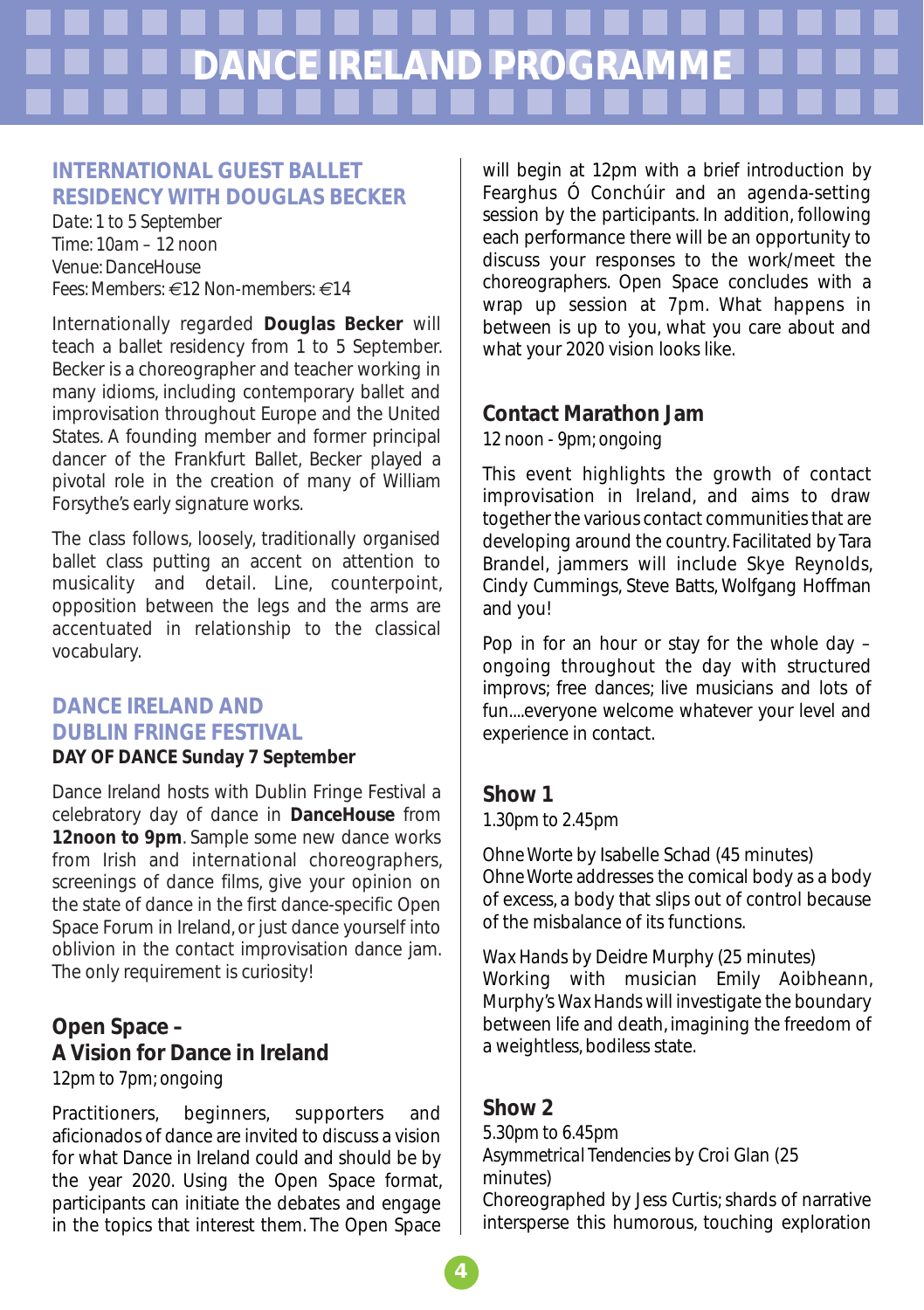of connections between two very different dancing bodies.

*A Still Return* by Charlotte Spencer (15 minutes) Choreographer/performer Charlotte Spencer presents a meditative solo which speaks as a response to the markings of time in the natural world. Composition by Tom Spencer

#### *Scratch* - Collette Sadler (15 minutes)

An extract from a new work-in-progress from Dance Ireland's International Associate Artist Collette Sadler, featuring Jara Serrano Gonzalez and Maxwell McCarthy

#### **Dance Films**

*8pm to 9pm*

*Three Plus One* – Fearghus O'Conchuir (25 minutes) *Frozen* – Shakram Dance (35 minutes) *River* – Crux Dance Theatre (7 minutes)

One **€15 ticket (€10)** buys you admission to all the day's events; alternatively you can book for individual shows (outlined below), online at *www.fringefest.com* or through the Fringe Box Office on 1850 374 643:

*Day Ticket - €15/ €10 Contact jam - €5 Show 1 - €8 Show 2 - €8 Dance Films Screening - €5 Open Space – free admission* 

#### **Intensive Learning Workshops**

*8-12 September / 15-20 September DanceHouse*

Dance Ireland and Dublin Fringe Festival present two weeks of intensive learning workshops with a line-up of internationally renowned teachers. *This is an ideal opportunity for theatre and dance professionals to step outside the box, acquire some special skills and widen the horizon of their artistic practice.*

In week one, 8 to 12 Sept, **Jess Curtis** teaches the *Fundamentals of Motion* (10-11.30am) and leads a *Flying School* (12-2pm); while **Jordi Cortés Molina** (3-6pm) pushes the individuality of those participating in his *Physical Theatre Workshop* for four days: 8 to 11 Sept.



**Jess Curtis**

In week two, 15 to 19 Sept, **Heidi Weiss** teaches a morning contemporary technique class focusing on fluidity and released-based exercises (10- 11.30am); **Colin Dunne** works the movement, rhythm and musicality of those taking part in his *Irish Step* (12-2pm) and **Eric Davies** imparts the liberating techniques of ferocious social satire, introducing the world of the *Buffoon* (3-6pm).

Master improviser **Julyen Hamilton** explores the practice of improvisation through both technical and compositional studies in a one-day IMPROVISATION MASTERCLASS on Saturday 20 September (10-1pm).

*For further details: www.danceireland.ie. Book online at www.fringefest.com*

#### **SCOTTISH DANCE AT THE DUBLIN FRINGE FESTIVAL**

The concluding part of Scotland/Ireland Dance Exchange takes place during the Fringe, with a selection of Scottish work performed at Project. To mark the occasion Dance Ireland will host a reception on **11 September at 12 noon at Project**. Please come along and meet the artists, who have formed part of this exciting venture, as highlighted by Morag Deyes, below:

*What a great pleasure it is to be witness to the first of many collaborative projects between Scotland and Ireland and the huge range of dance talent that exits in both countries.*

*For this very first outing, a simple exchange seems to be perfect, and our triple bill in the theatre space at Dance Base during the biggest festival in the world this August has really achieved what it set out to do.*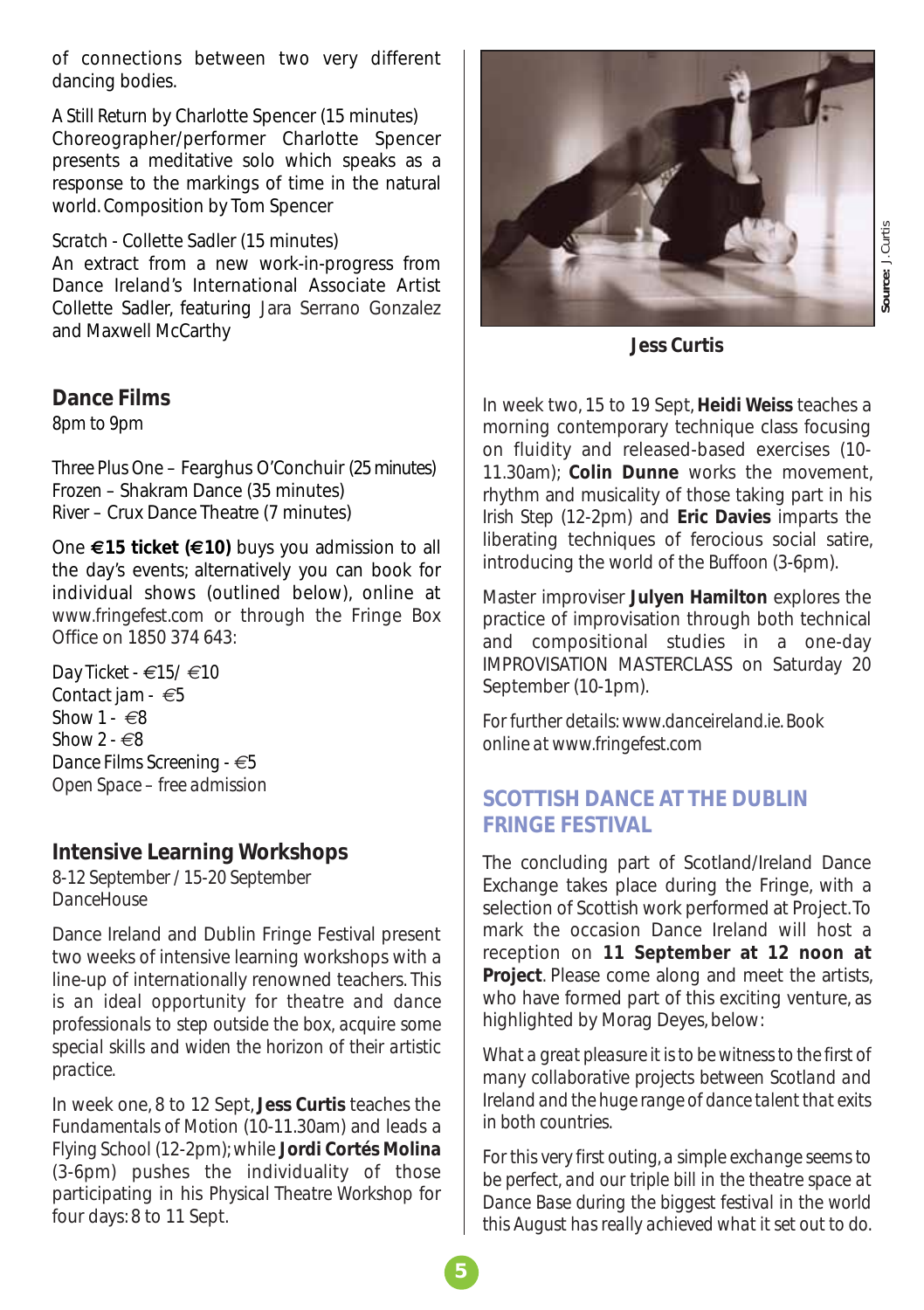



**The Making of Doubt**

*That is to open an international dance audiences eyes to the diversity of styles that exist within the Irish dance community. As well as Fearghus O'Conchúir, Catapult and Legitimate Bodies, we have showcased Rex Levitates and Ponydance. This is work that makes us laugh and think and that gets our hearts beating a little faster.*

*Scotland's natural response to this excellent selection of work has been to offer some of our favourite things for consideration in the Dublin Fringe Festival. So, in collaboration with producer Richard Wakely and Fringe director Wolfgang Hoffman, we have* *worked well to achieve a superb programme that covers the breadth and vision of Scottish dance work today.*

*There's Celtic rhythms with Indian classical dance, Alfred Hitchcock sidling up to hip hop, questions about what is real….and the supreme creativity of Claire Cunningham's choreography using crutches. We are proud to be sending these great Scottish ambassadors of dance to Ireland and look forward to many more cultural and creative sparks flying across the Irish Sea.*

*The future holds potential for artists to make work together, so that the creativity of the collaborations start in the dance studio and not just at the programming level. This is really exciting and we at Dance Base are anticipating exchanges in residencies between ourselves and Dublin Dance House, and we are also interested in the activities in Limerick with Daghdha…in fact anywhere in Ireland that we are guided towards by our colleagues.*

*Morag Deyes MBE, Artistic Director Dance Base, Scotland's National Centre for Dance*

### **SCOTTISH DANCE AT DUBLIN FRINGE FESTIVAL 2008**

www.fringefest.com Box Office: 1850 FRINGE

#### **DANCE DOUBLE BILL 1**

*The Making of Doubt* by stammer productions/Colette Sadler *Mobile* by Claire Cunningham 8 Sep – 10 Sep | PROJECT UPSTAIRS | 9.15pm | Tickets €18 / €14

#### **DANCE DOUBLE BILL 2**

*Without a Hitch* by Random Aspekts *Ananda* by Dance Ihayami 11 Sep – 13 Sep | PROJECT CUBE | 1pm 11, 12 Sep, 4.30pm 13 Sep | Tickets  $\in$  12 /  $\in$  10

### **HEADS UP!**

International Guest Residencies and Choreographic Workshops AUTUMN 2008

| <b>International Guest Residencies</b><br>Chantal McCormick<br>Andrew L. Harwood<br>Iñaki Azpillaga | Aerial Dance<br>Contact Improvisation<br>Contemporary | 6-10 October<br>13-19 October<br>3-7 November |  |  |
|-----------------------------------------------------------------------------------------------------|-------------------------------------------------------|-----------------------------------------------|--|--|
| <b>Choreographic Workshops</b><br>Jean-Christophe Bocle<br><b>Ted Stoffer</b>                       | Contemporary<br>Contemporary                          | 23-25 October<br>8-9 December                 |  |  |
| For artist/teacher profiles and booking details; please see: www.danceireland.ie                    |                                                       |                                               |  |  |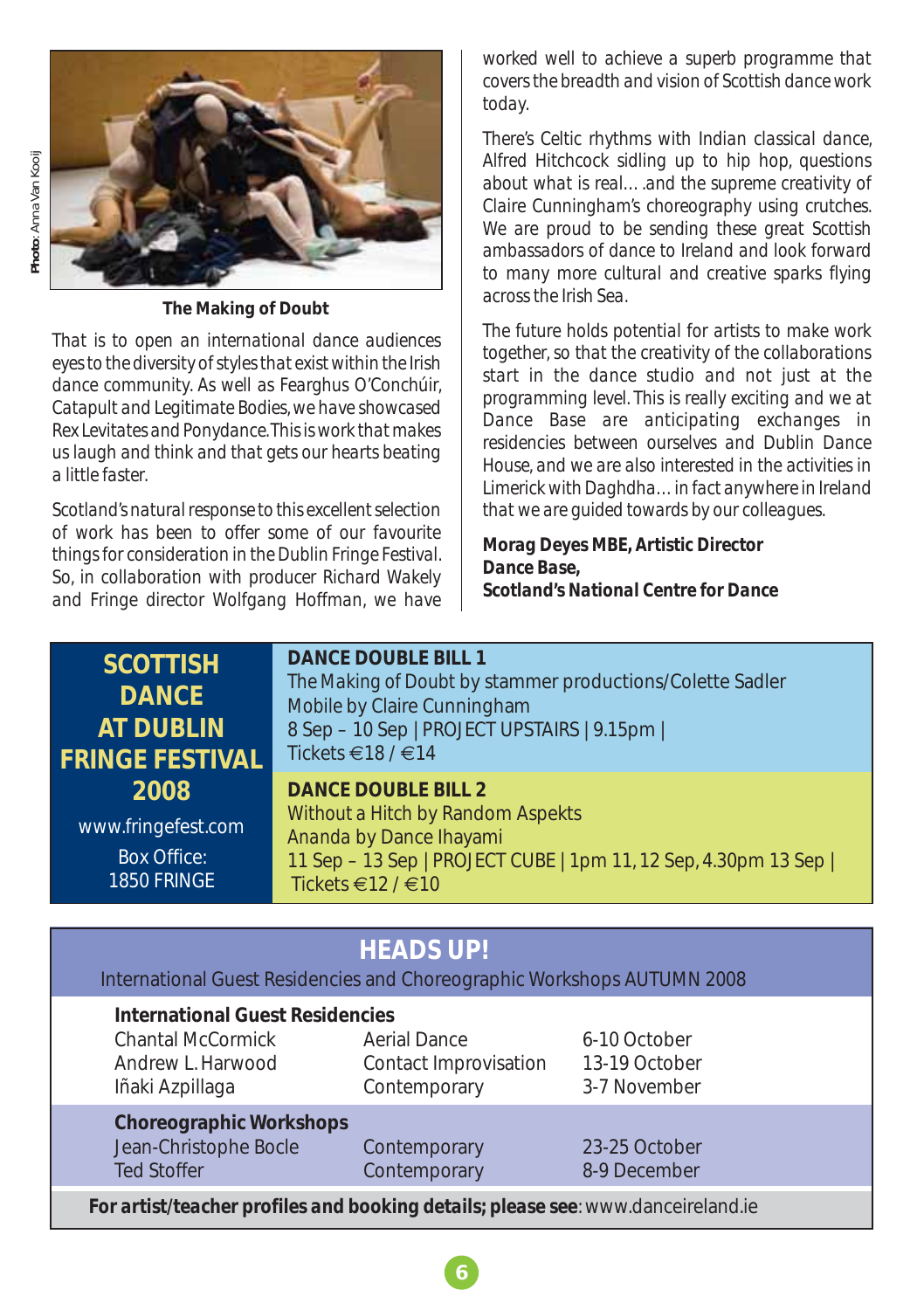# **COMPANY NEWS**

#### **CHRYSALIS DANCE**

Show: *Love and Other Disguises* Dates: 8-13 September Time: 6.15pm Venue: Unitarian Church, St. Stephen's Green Booking: www.fringefest.com

Chrysalis Dance presents *Love and Other Disguises* at the Dublin Fringe Festival. This is a quirky piece of theatre-dance created in collaboration with Catastrophe Theatre. Written by Colm Maher, with music by Mundy, this piece was a smash hit at the 2007 Galway Arts Festival: *It's a total load of nonsense, and full of charm….quirky and delightful* Sunday Independent.

'Against all the odds, despite all the obstacles, she's getting MARRIED. And nothing, I mean nothing, is going to stop her. A terrorist threat at the airport – easy! The groom's having doubts – Pah! The vicar's dead, who cares?! This girl's getting hitched.'

For more information visit www.chrysalisdance.com



**CIOTÓG** 

#### Show: *A+E*

Dráma uair an chloig ar théama na Difríochta. Ádhamh is Éabha, Dubh is Bán, Yin is Yong, Mars is Véineas, damhsóir,aisteoir,ceoltóir, scríbhneoir. Ag tabhairt faoin Difríocht Mhór i ndráma a thugaimid ó Mhilton Friedman go foreplay, ón ngrá go dtí an ghruaim, ón suirí go dtí na soithí, gan trácht ar chur i gcéill is ar obair chistine. A Ciotóg Salamandar co-production, supported by Ealaíon na Gaeltachta and the Arts Council.

Choreographer Ríonach Ní Néill collaborates with Stewart Parker award-winning writer Darach Ó Scolaí and musician/actor Morgan Cooke in the creation of a one-hour performance on the theme of difference, combining movement, text and original live music in an intense, funny and challenging work which presents a departure for Irish-language theatre. The work will premiere at Ealaíon an Gaeltacha's 10-year anniversary celebrations in Connemara before a 12-venue<br>national tour. For further information: national tour. For further information: www.ciotog.ie and www.salamader.net

#### **Older People in Dance, Connemara**

Ciotóg has initiated an Irish-language Older People in Dance programme in Connemara with the support of Ealaíon na Gaeltachta. Spanning Inis Oírr to Carna, the programme offers dance to people in residential, day care and active retirement settings. Developing her investigation into integrating professional choreographic practice with non-vocational artists, the programme will also include the creation of a new solo, choreographed and performed by Ríonach Ní Néill, co-directed by dance participants from residential and day care centres. Supported by Galway County Council, the work will premiere in Spring 09.

#### **COLLEGE OF DANCE**

The new academic year commences on the 15 September with an intensive week of training for the 15 male students of the College under the direction of Stephen Brennan with the kind permission of Ballet Ireland. The full timetable

*Love and Other Disguises*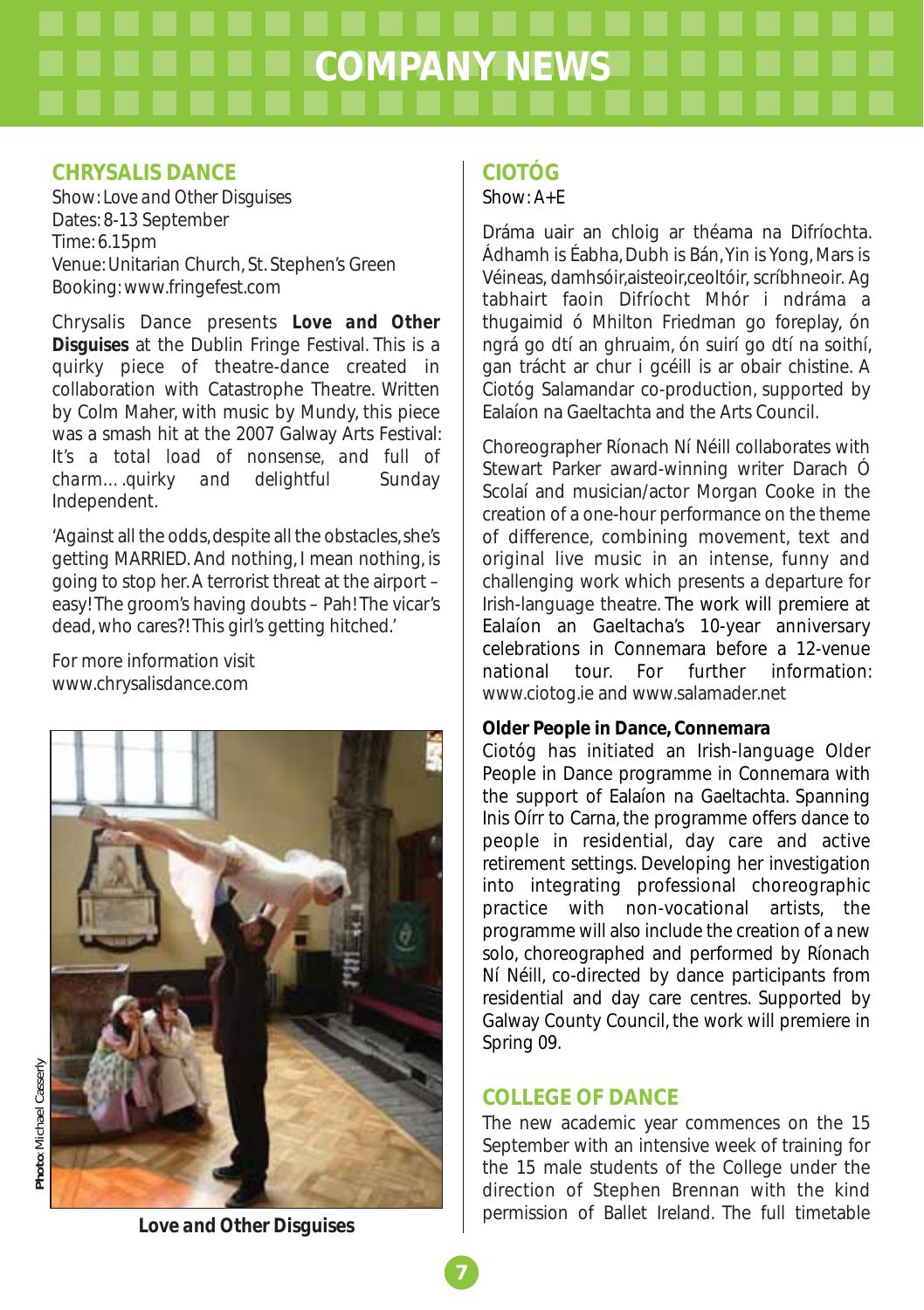resumes on Monday 22 with the autumn term continuing until Friday 12 December.

Past students continue to do well; Eoin Mac Donncha recently graduated from Rambert School of Ballet and Contemporary Dance, has commenced a two year soloist contract with Tanzcompanie Giessen.

For further information, please contact The College of Dance; E: admin@collegeofdance.com; tel/fax: 01 230 4115; W: www.collegeofdance.com

#### **CRUX DANCE THEATRE**

*Show: Stage of My Mind* Conceived & Produced by: Jane Kellaghan Choreography by: Jane Kellaghan, Mairead Vaughan, Fearghus O Conchuir Dancers: Jane Kellaghan, Ursula Chapman, Myong Hee Yamamoto, Samon Presland, Michael Johnson, Diego Cosignani & Matthew Morris

This new programme showcases a cast of six international dancers, three Irish choreographers, Irish writer Breda Dooley and video artist Paul McDonald - resulting in a rich, multicultural integration of perspectives, experiences and approaches. *Stage of My Mind* will explore the idea of self-estrangement, a modern concept created by the inability to 'self-soothe', resulting in a constant searching outside oneself for relief through media image, the busy pace of modern life, stimulation abuse (drugs, TV, alcohol, internet)…even emotional torment. Modern life responds to self-estrangement with the phrase '*pull yourself together'*. How can the self pull itself together if it does not know the stage of its mind? What pieces does one pull together? And it's precisely the ability to calm oneself, to 'self-soothe' that offers to answer this question.

#### **DAGHDHA MENTORING PROGRAMME**

#### **'FINAL PRESENTATIONS'**

3 EVENINGS OF NEW CHOREOGRAPHY AND DANCE *Dates: 11-13 September Time: 8pm onwards, free admission Venue: Daghdha Space, St. John's Church, John's Square, Limerick*



*The Foals* 

**Source**: Daghdha

Set in the beautiful surroundings of St. Johns Church in Limerick, Daghdha invites you to witness the 'FINAL PRESENTATIONS' by its DMP resident artists. The current 07/08 DMP year, culminates with three nights of innovative works and dynamic presentations. Not to be missed, these vibrant artists will showcase a rich and diverse series of performances, short films and live installations centred in choreography and dance.

Each night will see a new environment, presenting varying perspectives of the creative process as the performances unfold. The 'FINAL PRESENTATIONS' welcome everyone to view and celebrate works by these developing artists, working collaboratively and individually upon the Daghdha Mentoring Programme.

#### **Programme at a Glance**

THURSDAY 11 SEPTEMBER | 8PM ONWARDS Charlotte Spencer | **'A Still Return'**  Alana Wray | **'Flashing Rome' | 'Identity' |'Hanna's Memory'** 

Alexandra Boettcher | **'InSide Out'** 

Inmaculada M. Pavon | '**Entering-New Space' | 'Laura Dannequin and I at the Bench' | 'Loose Cannon'** 

Lucy Suggate | **'The Year of The Horse'** 

FRIDAY 12TH SEPTEMBER | 8PM ONWARDS Inmaculada M. Pavon | '**Entering-New Space'**  Rainer Müntinga | **'i ehm, well…'**

SATURDAY 13TH SEPTEMBER | 8PM ONWARDS Lucy Suggate | **'The Foals'**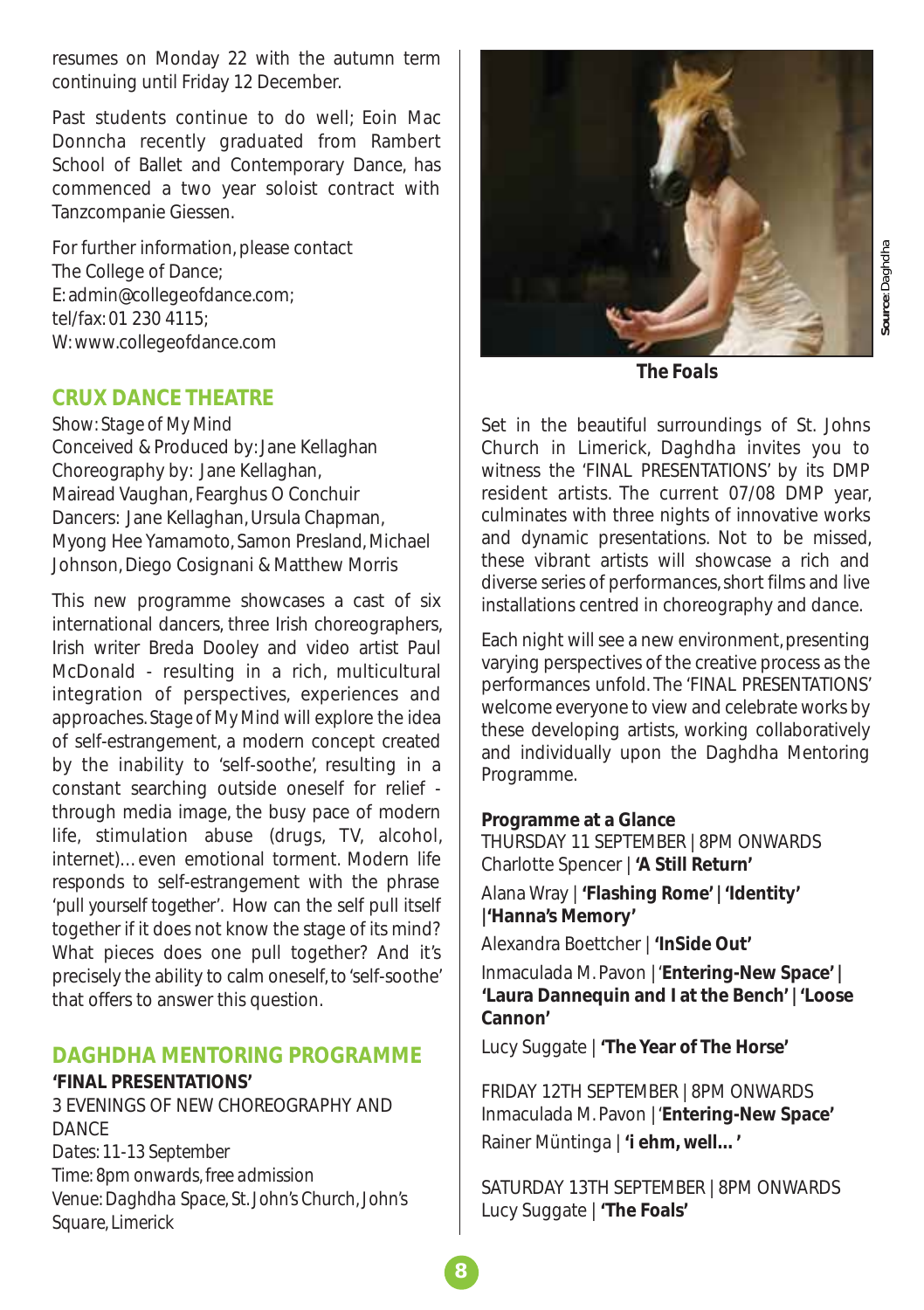Ailish Claffey | **'I Like How it Sounds…'**  James E. Jackson | **'Rope'**  Lucy Suggate | **'Iron Lady'**

SATURDAY 13TH SEPTEMBER | 12 MIDNIGHT **ONWARDS** Frej Tiljander | **'Land of Dragonflies'**

For further information, T (061) 467 872, www.daghdha.ie

#### **ECHO ECHO'S OPEN WEEKEND FOR PROFESSIONAL DANCERS**

Ursula Laeubli and Steve Batts, Co-Artistic directors of **Echo Echo Dance Theatre Company** invite professional dancers and professional dance students to participate in a **FREE** two-day open workshop on Saturday 27 and Sunday 28 September.

This will be an opportunity to **visit the home studio** of Echo Echo Dance Theatre Company in Derry and to be introduced to the unique creative and technical approach of the company. It will also be an opportunity to get to know each other with a view to possible artistic collaboration on future projects.

During the two-day event, Ursula will lead the morning sessions, which will involve an introduction to elements of Echo Echo's movement technique integrated into movement exploration, development and composition.

Steve will take over in the afternoon and will introduce some approaches to improvisation that will focus on interactive movement and compositional attention.

The work will be physically and intellectually demanding, mindful and intuitive.There will be an opportunity to share work and ideas on Saturday with a private performance evening in the studio. Participants are encouraged to perform a short piece of work.

For further information:

www.echoechodance.com; if you are interested in attending the weekend email: info@echoechodance.com or phone: +44(0) 28 7134 2266. Echo Echo can help with travel and accommodation requirements if necessary.

#### **IRISH MODERN DANCE THEATRE**

Irish Modern Dance Theatre presents a revival of *Rhythmic Space* at the Dublin Fringe Festival. *Rhythmic Space* is a seamless amalgamation of expressive theatricality and heart-stopping athleticism featuring an inspirational, talented, fearless multicultural cast of nine dancers from Ireland, Africa, Iran, Paris and New York - **Not to be missed** (*Check out listings for dates and venue).*

IMDT are holding London auditions in Pineapple Studios, Convent Garden on Friday 5 Sept from 10am-12pm. We are looking for male, female dancers and apprentice dancers with strong technical base, open spirit and ability to improvise. For more information: imdt@iol.ie or T 01 671 5113

IMDT's popular beginner modern dance classes are back for an autumn term and we are delighted that Lucy Dundon, who has performed in numerous IMDT productions, will teach the classes. The term will be held every Tuesday from 6pm-7pm in DanceHouse and runs from the 2nd September to the 30th of September with FREE taster class on the 2nd at 6.30pm. Booking is essential. For more info and booking: www.irishmoderndancetheatre.com;

T 01 671 5113; E: imdt@iol.ie



*Rhythmic Space*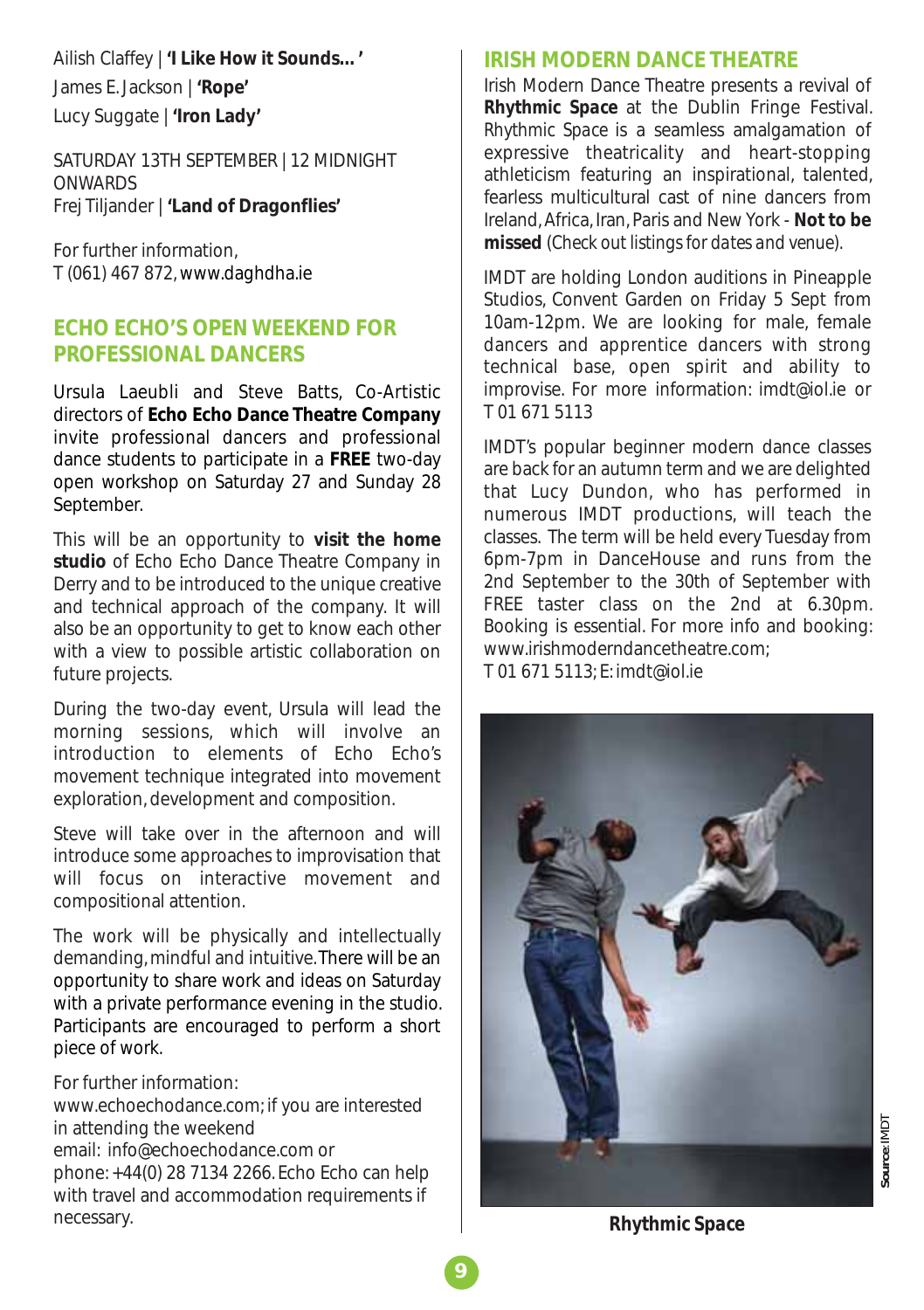#### **JULIE LOCKETT AND EMMA FITZGERALD**

*Show: Solo Adaptations: The Ridge* by Julie Lockett/*The Runner* by Emma Fitzgerald *Choreography: Deborah Hay Dates: 9-10 September Venue: Project Cube Booking: www.fringefest.com*

What if every cell in our bodies had the potential to perceive the uniqueness and originality of all that there is? Emma Fitzgerald and Julie Lockett choreographed by the radical Deborah Hay, manifest spontaneous love songs, delicious curves, fake plies and a pot of gold while negotiating the answer to this fascinating question.

#### **JUNK ENSEMBLE**

*Show: Drinking Dust Dates: 9-13 and 15-20 September (preview 8 Sept) Time: 8.30pm Venue: Meeting point is outside Smock Alley, Lower Exchange Street, Temple Bar Booking: www.fringfest.com*

Come with us to a lost place. **junk ensemble** (Winner Jayne Snow Award 2007) presents *Drinking Dust*, a new site-specific dance theatre piece in collaboration with **Brokentalkers** (Winner Sexiest Show 2006) that looks at abandonment in our life and city, as part of the Dublin Fringe Festival. This is a broken story in a burnt-out building. This is the gritty place that you left behind.

Dangerous dance theatre from the creators of award winning shows *The Rain Party* and *On This One Night*. *junk ensemble have guts and ingenuity* The Irish Times. *Brokentalkers are witty social choreographers* The Irish Times.

*Drinking Dust* is devised by junk ensemble (Megan and Jessica Kennedy) and Brokentalkers (Feidlim Cannon and Gary Keegan) working with lighting designer Sinead Wallace, set designer/costume consultant Lian Bell, sound designer Alexis Nealon and technical designer Kilian Waters. For further information: www.junkensemble.com

# www.danceireland.ie

#### **MAIDEN VOYAGE**

Maiden Voyage curates the fifth and final **DanceLab** series with the Old Museum Arts Centre offering a range of training opportunities including Parkour and Performance on 13 and 14 September with Prodigal Theatre (£40/conc available), an extended contact improvisation Masterclass with Andrew L Harwood from 10 to 12 October (£45/conc available) and a Siobhan Davies Dance Company residency with Deborah Saxon, 4 to 6 December (£50/conc available).

To book, please contact the Old Museum Arts Centre on 048 90 233332; for further information, visit www.oldmusemartscentre.org

DanceLab is supported by the National Lottery through the Arts Council of Northern Ireland. **Dance Ireland** is supporting Andrew L Harwood Masterclass.

#### **MAYA LILA**

**10**

On **21 September** there will be a public viewing of the living**Willow and Mirror Art Installation** at Gorse Hill, Co. Wicklow**.** There will be 'hosts' to guide the guests through 'Willow and Mirror' thus enriching their experience of it. The structure of the installation, which received Arts Council funding, is a living willow tunnel in the shape of a figure of eight within which are spirals through which one can move in clockwise and anticlockwise directions.

The tunnel is high enough to walk through and sometimes one has to crouch or squeeze through. It is symbolic of life's journey. The Ancestor Tree,



*Willow and Mirror Art Installation*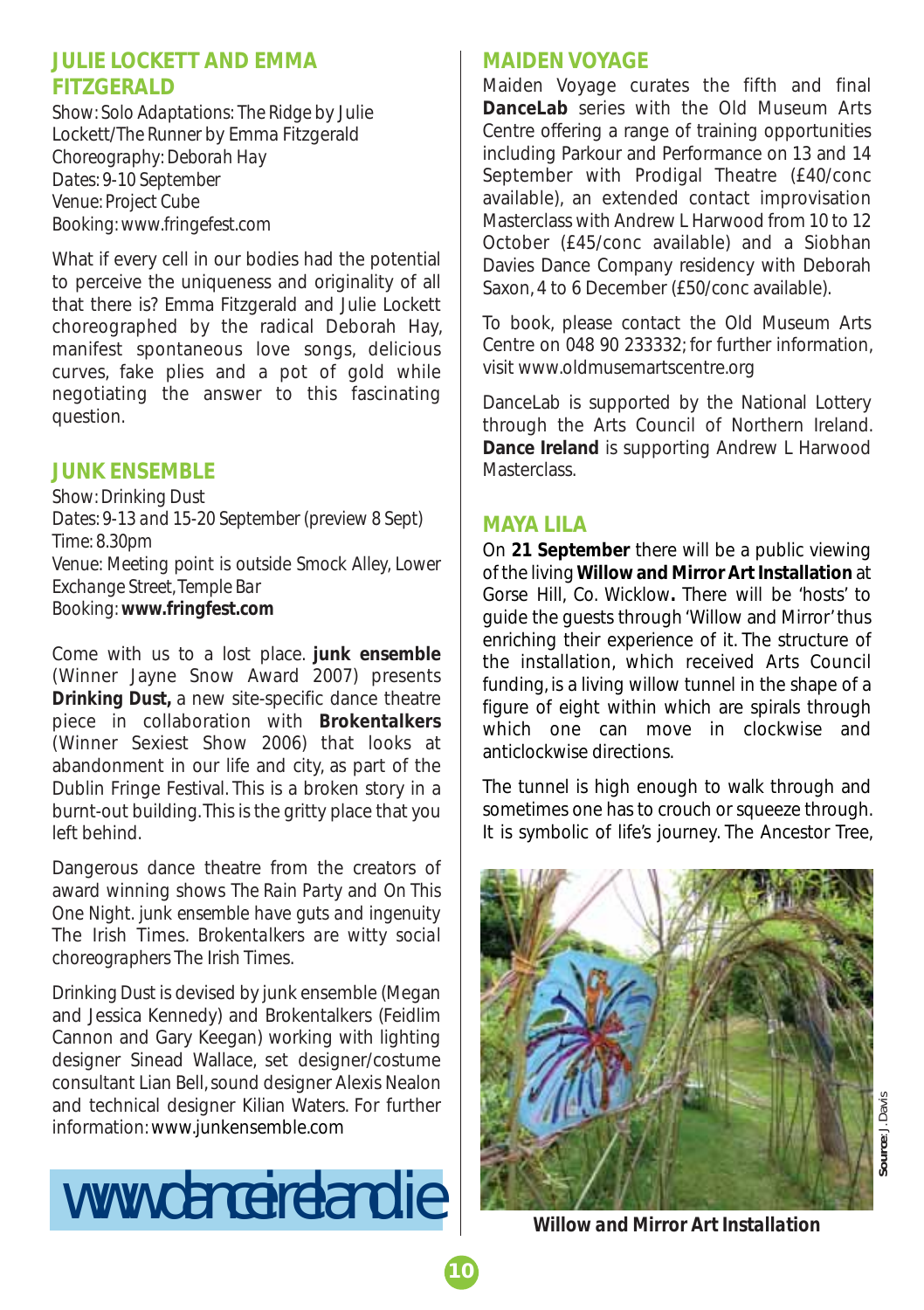which was created for the two Maya Lila books launched in November 2007, is included.

A **participative experience is optional** and "hosts" will be on hand to facilitate the involvement and interaction of the guests during the launch viewings which will be held at 11am or 2pm at this unique location overlooking the Irish Sea. Designed by **Joan Davis** the installation will be launched at two public viewings (11am or 2pm) on Sunday 21st September at Gorse Hill and booking is essential as numbers are strictly limited.

**Joan Davis** has been exploring the nature of creativity most particularly from a body based perspective for over 30 years. She pioneered the development of contemporary dance in Ireland throughout the 1970s and 1980s and has consistently experimented with collaborative art as a professional artist and therapist.

Maya Lila has evolved over six years and each year, since its inception, Joan has invited a number of multi-disciplinary artists together to Gorse Hill for the process of Maya Lila. The name **'Maya Lila'** is taken from the *Sanskrit* words for *illusion* and *play* and has several strands, the *'*Willow and Mirror' being the most recent addition*.* The Willow structure was executed by Lusi Elliot, a Willow Artist who works with natural fibres and material and is only beginning to uncover the versatility and beauty of working with willow in its many formats from basketry, to sculpture, to fencing and living growing structures.

For bookings and enquiries please contact aoife@mayalila.ie or call 086 225 7531.

#### **NIAMH CONDRON AND JULYEN HAMILTON**

*Show: Bridge Dates: 18-20 September Time: 9pm Venue: Back Loft, 7-11 Augustine St., Dublin 8 www.lacatedralstudios.org Booking: www.fringefest.com*

This Torsion Dance Theatre presents *Bridge* at the Dublin Fringe Festival. Look under the bridge, what lies beneath? What's keeping the bridge from crashing under our feet? What will happen when we get to the other side? What have we left behind? Bridge is a duet that transforms an empty



ource: The Torison Dance Theatre **Source:** The Torison Dance Theatre

*Bridge*

space into poetry of bridged lands and places amidst air.

Also, **Julyen Hamilton** will teach a **Masterclass Workshop** on 20 September at DanceHouse; 10am to 1pm; fee: 40 ( 25); book online at www.fringefest.com. The workshop explores the practice of improvisation through both technical and compositional studies. Each participant will have the chance to research and develop their own personal strategies within the action of making artistic decisions in real time.

#### **REX LEVITATES**

Rex Levitates will perform *Shared Material on Dying* at the **DancEUnion Festival** at the South Bank Centre, London on 19 September at 8pm.

*Shared Material on Dying* will be performed by Liz Roche, Jenny Roche and Cliodhna Hoey with lighting by John Jasperse. This piece was made with the support of the Dublin Dance Festival, Arts Council and Dance Ireland. This performance is made possible by funding from Culture Ireland.

*Liz Roche's Shared Material on Dying opened that spotlight [on the performer as a conduit of ideas], both literally and metaphorically….. It was at once elegant, strong and sad, but still offered a meditative sense of hope.* Michael Seaver *The Irish Times*

Three women dance in silence, in unison. They quietly communicate between themselves, indicating where and when to move next. They are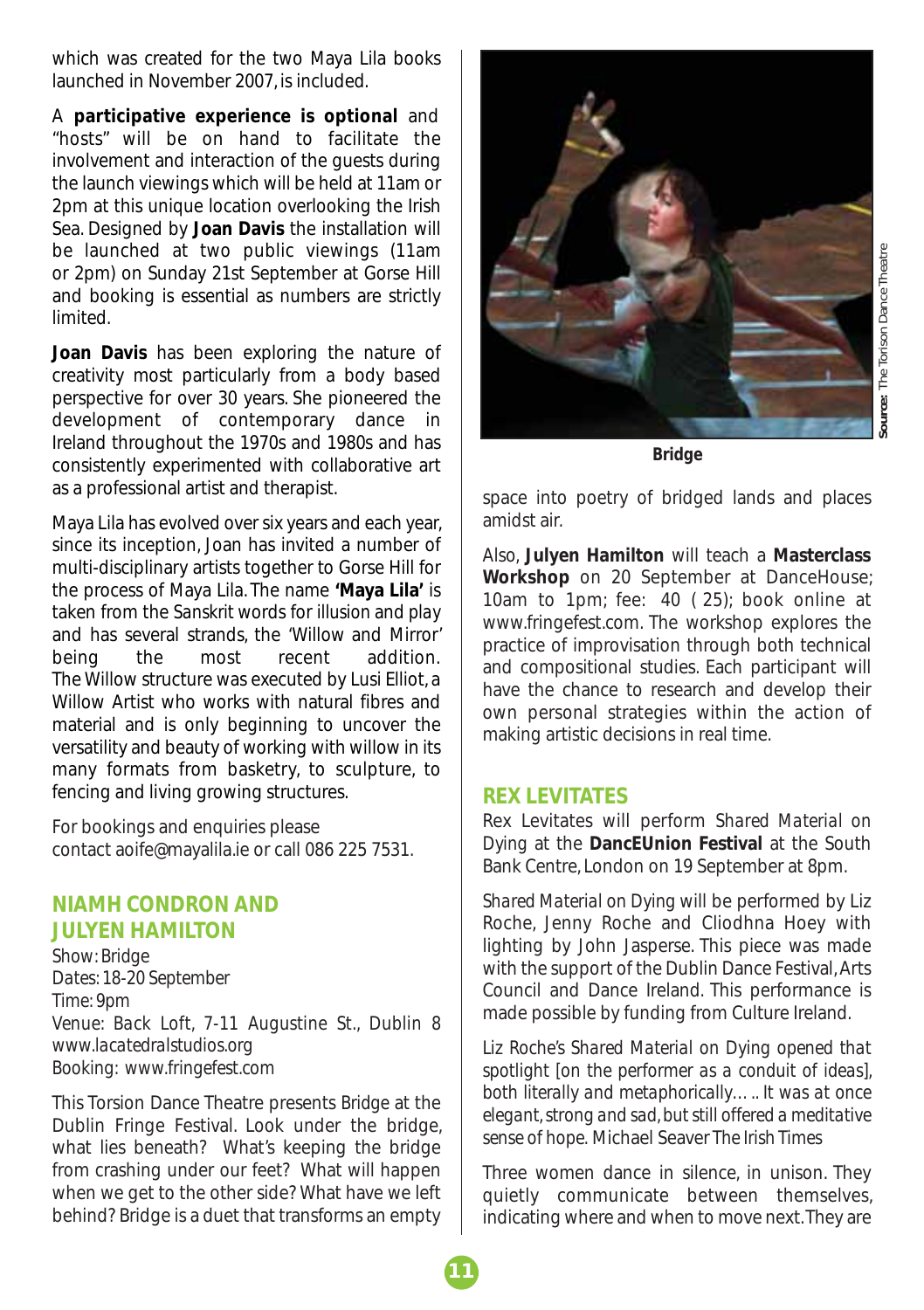creating one body in movement. This trio/solo dance explores the idea of the passing of a moment. The moment itself may not necessarily be significant or dramatic and only becomes so when significance or drama is assigned to it. The unison prepares itself to experience something, anything, notices it pass and reflects.

#### **MACUSHLA DANCE CLUB**

The Macushla Dance Club commences its third year this September. In acknowledgement of its success so far, the club has received a **Dublin Bus Community Award**, which, in addition to the ongoing support from **Dublin City Council** and **Dance Ireland**, allows the club to prosper.

Season II, which ran from September 2007 to June 2008, was jam-packed and the club's activities were featured on the Derek Mooney Show, Radio 1's Arts Show, the Irish Times and on TG4's 'An Tuatha Nua'. More than 1200 attended the weekly dance & exercise classes, which are developed specifically for the older age group and limited physical abilities. During the season members tried out tap, tango, belly-dancing, musical theatre, as well as folk dances from Poland, Bolivia, Italy, the US, Germany and Russia.

Continuing with the aim of introducing members to professional dance in Ireland, a number of studio showings and workshops took place with Ballet Ireland, Rex Levitates, Valerie Larkin, Jasmin Chiodi and *42nd Street* choreographer Daryn Crosbie.

In October, the club participated in *Our Big Dance Day Out*, a day of dance, music and celebration for older dance groups from Dublin, Belfast and Cork, hosted in DanceHouse, which brought together more than 50 dancers from three corners of Ireland. Further social dance events included the *Spring Swing* and *June Bug Ball*. Attracting guests from the East Wall to Church Street and further afield, they provide an essential opportunity for social integration. The work by our dancer volunteers was much appreciated.

An exciting new departure was the involvement of Macushla Dance Club members in a professional performance. Six members joined Ciotóg to create and perform a new work, *Palimpsest,* choreographed by Ríonach Ní Néill, which was performed in the Project Arts Centre for the Bealtaine Festival.

This season, **Michelle Cahill** joins as a regular teacher. The Macushla Dance Club recommences on Thursday, 11 September in DanceHouse; refreshments from 10.45am and class from 11.30am to 12.30pm. New members are ALWAYS welcome and no experience is necessary. Just contact Ríonach at 01 8558800 or rnineill@yahoo.ie

#### **) + (=A0**

*Show: The Wave That Cracks the Wax Date: 18 September Time: 8:30pm Venue: Backstage Theatre, Longford 043 47888 Bookings and full details on www.backstage.ie*

*The Wave That Cracks The Wax* is a mesmerising performance installation embedded in captivating visual art. Since the 1990s Leitrimbased company **)+(=a0** have presented their projects across Europe inhabiting unusual environments with multi-media, light, painting, poetry, sound, voice and movement compositions that reflect on art and our perception of it, with tranquil and fluid beauty.

*Surprisingly beautiful, slowly drawing you in to exactly the state of reflection on art, theatre and the self …* The Irish Times

#### **YOUTH BALLET WEST – AUDITION**

Youth Ballet West (YBW) will be auditioning for its forthcoming season on **Sunday 14 September**. Auditions will be held at Corrib Dance Academy Studios, Briarhill, Galway at 2pm. The audition is open to young dancers aged between 13 and 20 years who have gained Intermediate Foundation



*YSB*

**Source:** YSBsource: YSB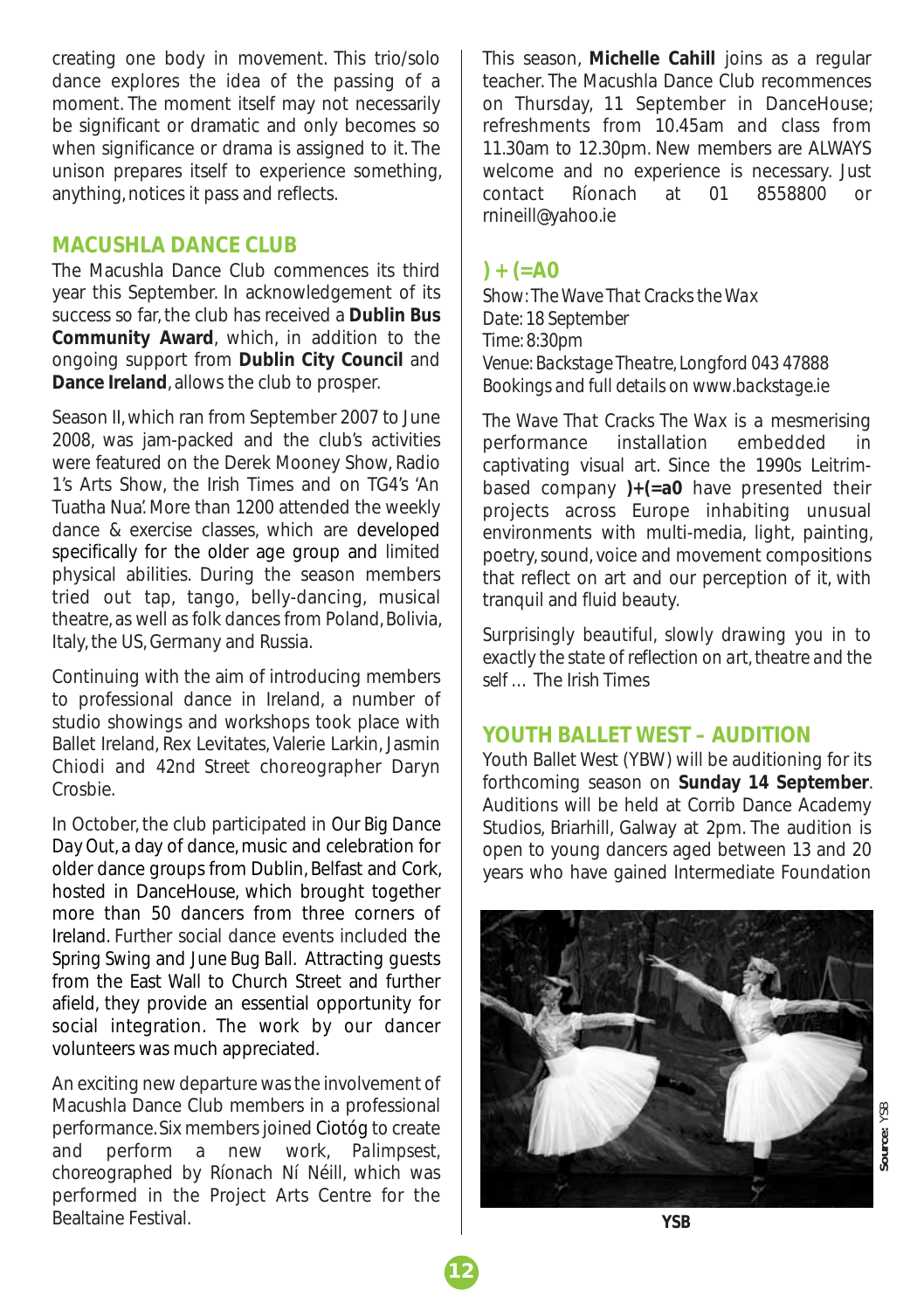Level (RAD), or its equivalent, or who demonstrate a similar standard of dance at the audition. Rehearsals will take place every Sunday from September until the 14 December, when the company will perform at the Town Hall Theatre, Galway.

YBW's inaugural performance last December was Frederick Ashton's stunning skater's waltz *Les Patineurs*. This year the company will perform a mixed programme incorporating *Ballet Egyptian*, *Intersect…the map*, and *Nutcracker Suite*. *Ballet Egyptian*, to Luigini's score (the original ballet dates back to the Pavlova era) is to be rechoreographed by Leighton Morrison (ex English National Ballet). *Intersect…the map* is a new neoclassical piece by Galway Dancer in Residence Tanya McCrory, exploring the routes and pathways we take each day, how they overlap, and where they lead us both physically and emotionally. *Nutcracker Suite* will be staged by Chrysalis Dance Artistic Director Judith Sibley.

YBW is a non-profit company offering young dancers in the west of Ireland the opportunity to perform in professionally choreographed ballets of the highest standards, whilst continuing training with their own teachers. Membership of the company will incur NO COST to the dancers selected at audition, as Youth Ballet West is supported by Galway County Council and The Arts Council; for further information contact 091 799703.

#### **BODY/LANDSCAPE Body/Landbooth**

**Dates: 14-20 September 2008 Inis Oirr (Inisheer), the Aran Islands** 



de Ven (Body Weather Amsterdam), the programme proposes strategies to confront our environment. The aim is to explore and develop consciousness of the body itself being an The workshop explores the relationship between Body and Landscape. Led by Frank van bodies with the multiplicity, unpredictability, directness and autonomy of the natural ever evolving landscape within a greater surrounding landscape.

An integral part of the workshop will be the individual artistic projects that participants are encouraged to formulate and work on for about 2 hours a day (fields may include architecture, landscape art, dance, performance, photography, sculpture, theatre, visual boarts, biology and natural history). The plants and a wealth of breathtaking and a wealth of breathtaking and a wealth of breathtaking and a wealth of breathtaking and a wealth of breathtaking and a wealth of breathtaking

Information and registration: Tel: +31 (0)20 68 42 568 / frank.bwa@xs4all.nll; local organisation in Ireland: Seamus Dunbar E: seamusd62@eircom.net documentary on the life of the Island people by American director Robert Flaherty. T + 353 71 9856148During the workshop will visit the will visit the other Aran Islands.

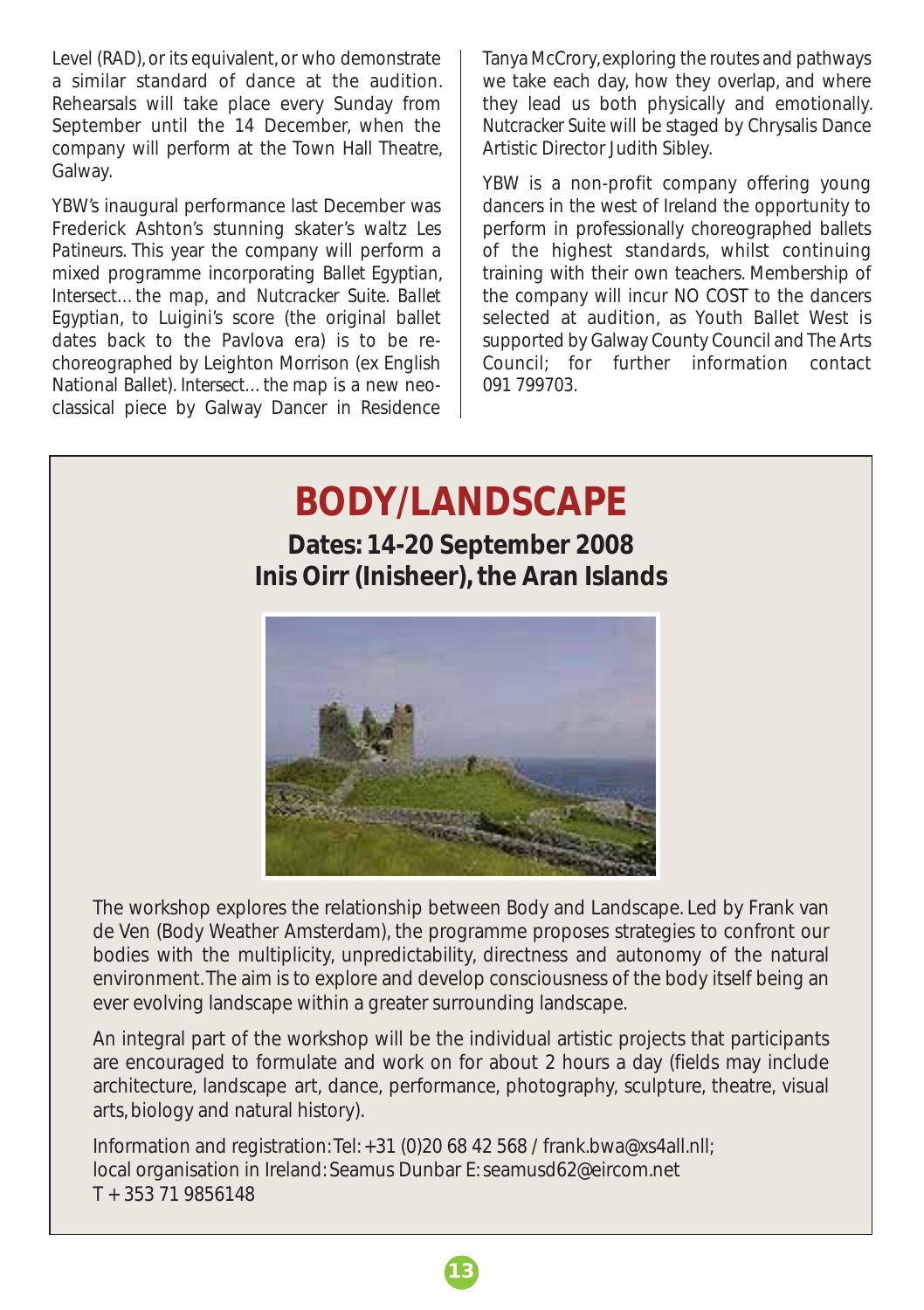# **EVENTS LISTINGS**

| <b>Date</b>                                    | <b>Event</b>                                                                                                 | Location                                                                                                                                |
|------------------------------------------------|--------------------------------------------------------------------------------------------------------------|-----------------------------------------------------------------------------------------------------------------------------------------|
| 17 Sep<br>21 Sep<br>26 Sep                     | Ciotóg<br>$A+E$                                                                                              | Rosmuc, Gaillimh<br>Halla Éanna, Inis Oírr<br>Seanscoil Sailearna, Gaillimh<br>www.ciotog.ie                                            |
| 12 Sep<br>13 Sep<br>17 Sep<br>18 Sep<br>20 Sep | <b>Crux Dance Theatre</b><br><b>Stage of My Mind</b>                                                         | <b>Firkin Crane 021 4507487</b><br>Tipperary Excel 062 80520<br><b>Youghal Town Hall</b><br>Town Hall, Bandon<br>Bantry House 027 50047 |
| 11-13 Sep                                      | Daghdha Mentoring Programme<br>Final presentations:<br>3 evenings of choreography and dance                  | Daghdha Space, St. John's Church<br>061 467 872                                                                                         |
| 7 Sep, 12pm                                    | <b>Dublin Fringe Festival</b><br>Day of Dance                                                                | <b>DanceHouse</b>                                                                                                                       |
| 7 Sep, 9.15pm                                  | Tundra (Triptych)                                                                                            | <b>Empty Space</b>                                                                                                                      |
| 8-11 Sep, 5.15pm                               | Urban Playground II (Prodigal Theatre)                                                                       | <b>Various Locations</b>                                                                                                                |
| 8-10 Sep, 9.15pm                               | Dance Double Bill 1<br>The Making of Doubt (Stammer Productions)<br>mobile (Claire Cunningham)               | <b>Project Arts Centre</b>                                                                                                              |
| 11-13 Sep, 1pm<br>(4.30pm on 13 Sep)           | Dance Double Bill 2<br>Without a Hitch (Random Aspekts)<br>Ananda (Dance Ihayami)                            | <b>Project Arts Centre</b>                                                                                                              |
| 11-13 Sep,<br>9.15pm                           | Dance Triple Bill<br>iDentity dFragments (Henrik Kaalund)<br>He (Maik Riebort)<br>The Forest (Alta Realitat) | <b>Project Arts Centre</b>                                                                                                              |
| 8-13 Sep,<br>6.15pm                            | Love and Other Disguises<br>(Catastrophe Theatre/Chrysalis Dance)                                            | <b>Unitarian Church</b><br>St. Stephen's Green                                                                                          |
| 8-11 Sep, 8pm                                  | Performance Research Experiment # 1 (Jess Curtis)                                                            | <b>Gaiety Players Theatre</b>                                                                                                           |
| 8-13 Sep, 9pm<br>(matinee: 12 Sep, 4.30pm)     | Saori's Birthday! (John Moran)                                                                               | <b>Project Arts Centre</b>                                                                                                              |
| 9-10 Sep, 1pm                                  | Solo Adaptations: The Ridge/ The Runner<br>(Emma Fitzgerald and Julie Lockett)                               | <b>Project Arts Centre</b>                                                                                                              |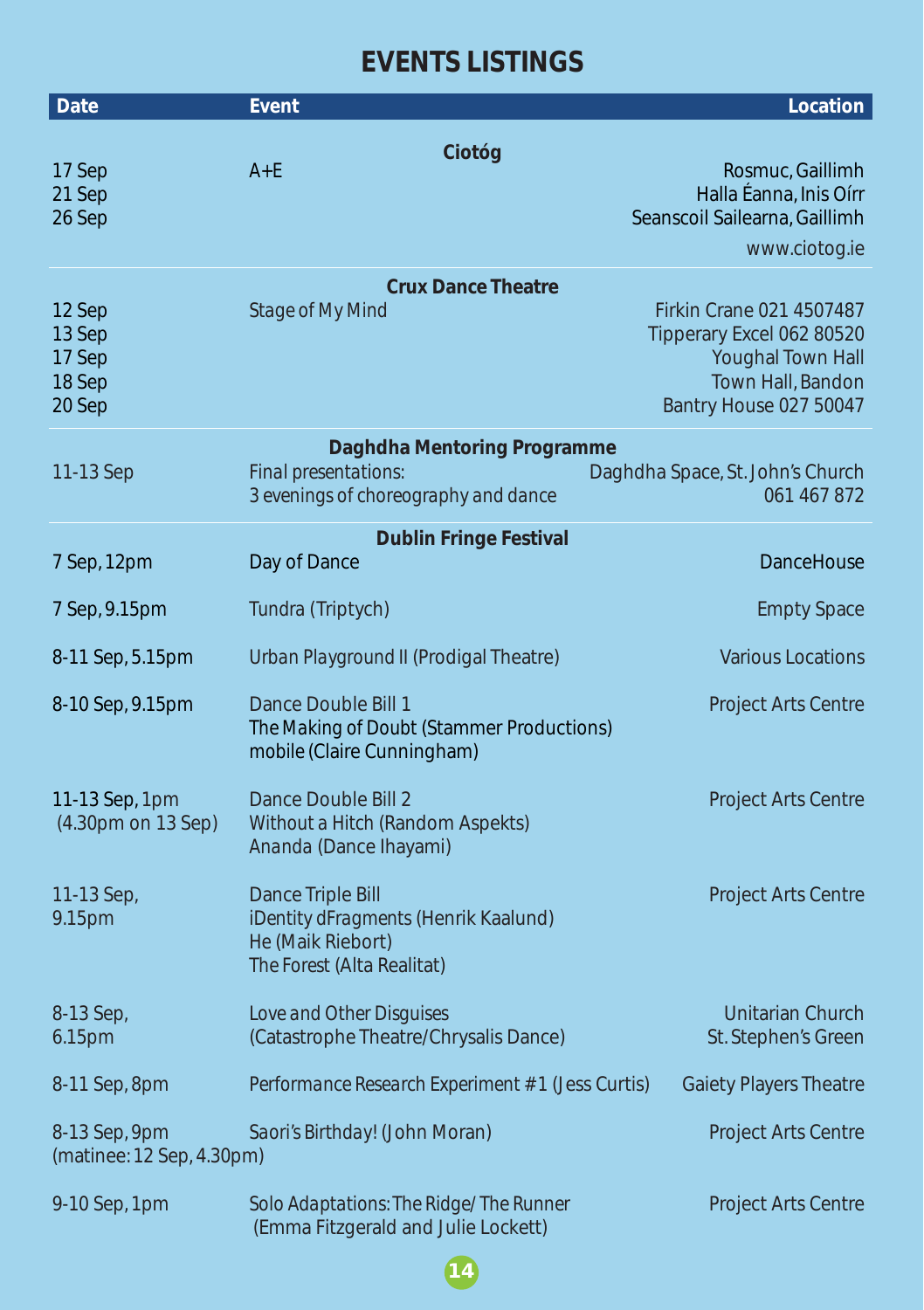### **EVENTS LISTINGS**

| <b>Date</b>                                                     | <b>Event</b>                                                                   | <b>Location</b>                             |  |  |
|-----------------------------------------------------------------|--------------------------------------------------------------------------------|---------------------------------------------|--|--|
| 9-13 Sep, 8.30pm<br>(matinee: 13 Sep, 3pm)                      | Polaroid (Jo Stromgren Kompani)                                                | <b>Smock Alley</b>                          |  |  |
| 9-13 Sep, 15-20 Sep,<br>8.30 (preview: 8 Sep)                   | Drinking Dust (junk ensemble)                                                  | <b>Meeting Point</b><br>outside Smock Alley |  |  |
| 13 Sep, 2pm                                                     | Show & Prove (Choice Cuts)                                                     | <b>Hennessy Spiegeltent</b>                 |  |  |
| 12-13 Sep, 1pm/6pm                                              | Equilibre                                                                      | <b>Grand Canal Dock</b>                     |  |  |
| 15-16 Sep, 9.15pm                                               | Grasping The Floor With The Back Of My Head<br>(Mute Comp. Physical Theatre)   | <b>Project Arts Centre</b>                  |  |  |
| 15-19 Sep, 8pm<br>(matinee: 18 Sep, 1pm)                        | Susan & Darren (Quarantine Productions)                                        | <b>Smock Alley</b>                          |  |  |
| 15-20 Sep, 6.30/8.30<br>(matinee: 18-Sep, 1pm)                  | <b>Rhythmic Space</b><br>(Irish Modern Dance Theatre)                          | Temple Bar<br><b>Gallery &amp; Studios</b>  |  |  |
| 18-20 Sep, 9pm                                                  | Bridge (Niamh Condron & Julyen Hamilton)                                       | <b>Back Loft</b>                            |  |  |
| 16-19 Sep, 1pm                                                  | Afternoon Tea Dances (Ragroof Theatre)                                         | <b>Hennessy Spiegeltent</b>                 |  |  |
| 16-20 Sep, 1pm                                                  | A Distinct Glimpse (KLoCK Productions)                                         | <b>Project Arts Centre</b>                  |  |  |
| 16-20 Sep, 7pm<br>(matinee: 18 Sep, 4pm)                        | The Four Horsemen Project<br>(Volcano/Crooked Figure Dances/Global Mechanic)   | <b>Project Arts Centre</b>                  |  |  |
| 16-21 Sep, 8.15pm<br>(matinee: 19-Sep, 4.15pm)                  | Moonflight (schindelkilliusdutschke)                                           | <b>Samuel Beckett Theatre</b>               |  |  |
| 19-20 Sep, 9.15pm                                               | Bygones (I det fortflutna) (Ingun Bjornsgaard Prosjekt) Project Arts Centre    |                                             |  |  |
| 20-21 Sep, 1pm                                                  | Shall We Dance (Ragroof theatre)                                               | <b>Hennessy Spiegeltent</b>                 |  |  |
| Book online at www.fringefest.com or 1850 FRINGE (1850 374 643) |                                                                                |                                             |  |  |
| 21 Sep, 11am & 2pm                                              | <b>Maya Lila</b><br>Willow and Mirror Art Installation                         | Gorse Hill, 086 225 7531                    |  |  |
| 19 Sep, 8pm                                                     | <b>Rex Levitates</b><br><b>Shared Material on Dying</b><br>www.southbank.co.uk | South Bank Centre, London                   |  |  |
| 18 Sep, 8.30pm                                                  | $) + (=a0)$<br>The Wave That Cracks the Wax                                    | Backstage Theatre, 043 47888                |  |  |